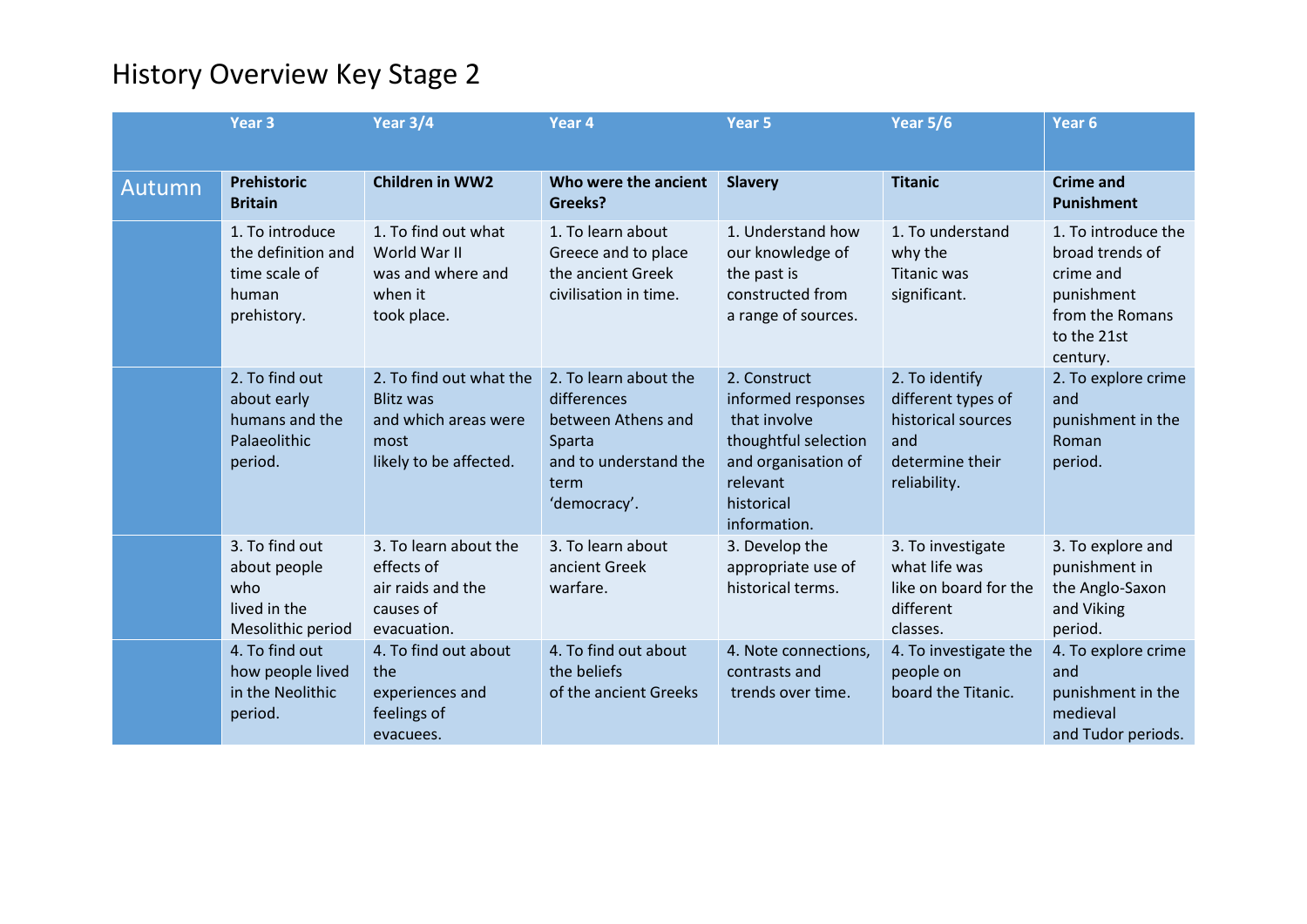| 5. To find out<br>about how<br>people<br>lived in the<br>Bronze Age. | 5. To find out what<br>rationing<br>was, why it was<br>necessary<br>and how it impacted<br>on<br>people's lives.              | 5. To find out about<br>daily life in<br>ancient Greece.                                        | 5. Regularly address<br>and sometimes<br>devise historically<br>valid questions<br>about change, cause,<br>similarity and<br>difference and<br>significance.                                              | 5. To gather<br>evidence to back<br>up opinions. | 5. To explore crime<br>and<br>punishment in the<br>early<br>modern period.              |
|----------------------------------------------------------------------|-------------------------------------------------------------------------------------------------------------------------------|-------------------------------------------------------------------------------------------------|-----------------------------------------------------------------------------------------------------------------------------------------------------------------------------------------------------------|--------------------------------------------------|-----------------------------------------------------------------------------------------|
| 6. To find out<br>about how<br>people<br>lived in the Iron<br>Age.   | 6. To learn about the<br>experiences of Jewish<br>children during the<br>war and<br>that the war created<br>many<br>refugees. | 6. To learn about the<br>impact of<br>the ancient Greek<br>civilisation<br>on the modern world. | 6. Develop a<br>chronologically<br>secure they<br>study knowledge and<br>understanding of<br>British, local and<br>world history,<br>establishing clear<br>narratives within<br>and across the<br>periods |                                                  | 6. To explore crime<br>and<br>punishment in the<br>Victorian<br>period.                 |
| 7. To recap and<br>summarise the<br>prehistory of<br>Britain.        | 7. To consider how the<br>war<br>affected people's<br>everyday<br>lives                                                       | 7. To be able to recall<br>and<br>summarise what you<br>have<br>learnt about ancient<br>Greece  |                                                                                                                                                                                                           |                                                  | 7. To recap the<br>history of crime<br>and punishment<br>and<br>compare it to<br>today. |
|                                                                      |                                                                                                                               |                                                                                                 |                                                                                                                                                                                                           |                                                  |                                                                                         |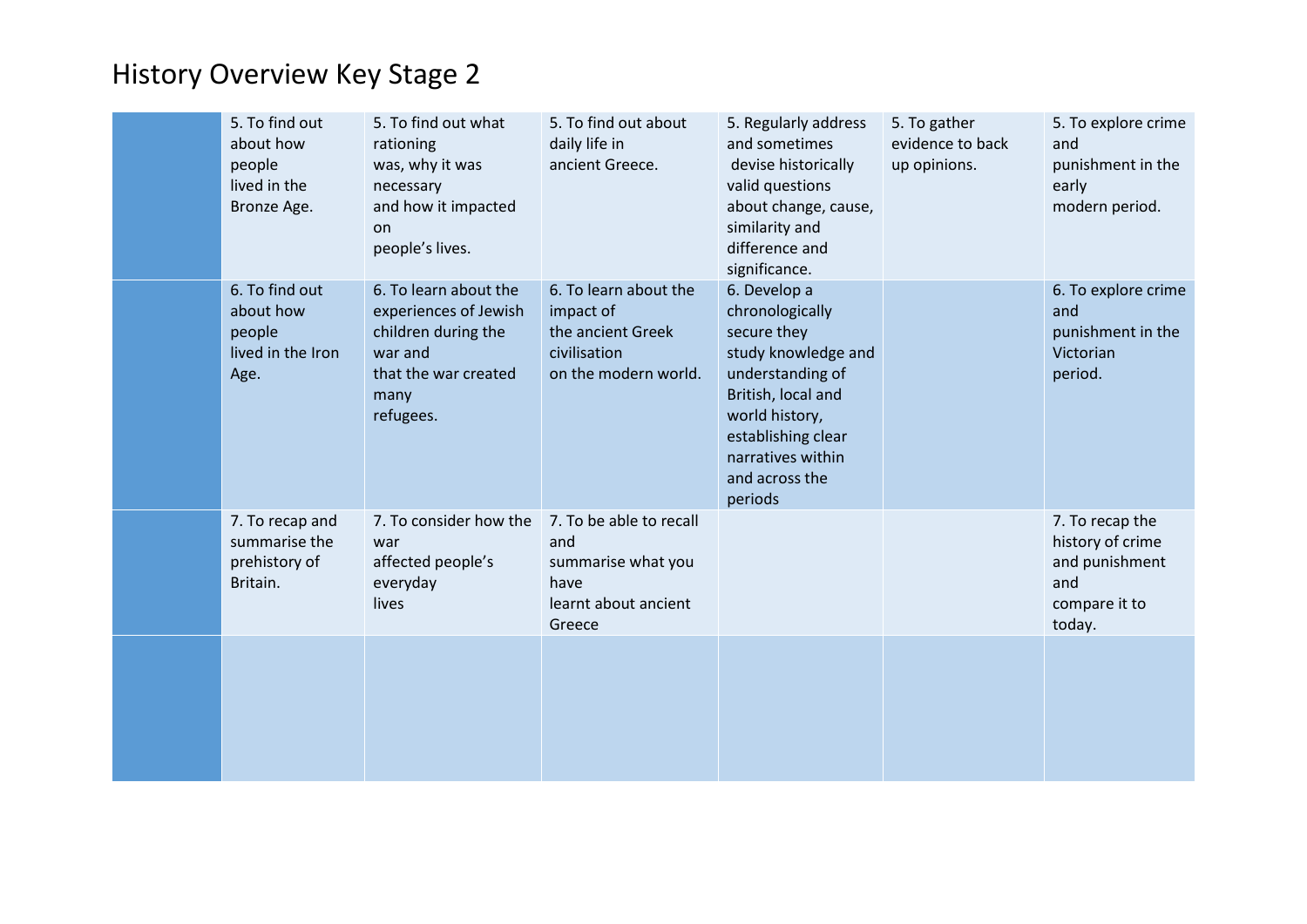| Spring | What can we find<br>out about<br>ancient Egypt?                                                                             | <b>The Maya Topic</b>                                                                                 | <b>Invaders and Settlers:</b><br><b>Romans</b>                                                                | <b>Vikings v Anglo</b><br><b>Saxons</b>                                                                          | The Changing role<br>of Women                                                                 | <b>Medicine and</b><br><b>Disease</b>                                                                                         |
|--------|-----------------------------------------------------------------------------------------------------------------------------|-------------------------------------------------------------------------------------------------------|---------------------------------------------------------------------------------------------------------------|------------------------------------------------------------------------------------------------------------------|-----------------------------------------------------------------------------------------------|-------------------------------------------------------------------------------------------------------------------------------|
|        | 1. To locate<br>ancient Egypt in<br>time and place.                                                                         | 1. Investigate how and<br>when Europeans<br>encountered the<br>Mayan civilisation.                    | 1. To understand the<br>terms 'invade' and<br>'settle' and to<br>place the Romans on a<br>timeline            | 1. To explore what<br>Britain was like<br>before the first<br><b>Viking</b><br>invasions.                        | 1. To explore the<br>role of women<br>in society from<br>ancient times<br>to the Renaissance. | 1. To learn about<br>the medical<br>practices of<br>prehistoric<br>civilisations and<br>Ancient<br>Egyptians.                 |
|        | 2. To learn about<br>the Egyptian<br>landscape and<br>find out how it<br>impacted on<br>people's lives in<br>Ancient Egypt. | 2. Explore how we<br>know about the<br>Mayan<br>civilisation and their<br>way of life.                | 2. To find out why and<br>how the<br>Romans successfully<br>invaded<br><b>Britain</b>                         | 2. To find out about<br>the Viking<br>invasions of Britain.                                                      | 2. To find out about<br>women's<br>roles in the 17th,<br>18th and<br>19th centuries.          | 2. To discover the<br>Roman<br>attitude towards<br>health and<br>medicine and how<br>this was<br>influenced by the<br>Greeks. |
|        | 3. To find out<br>about<br>Tutankhamen and<br>how<br>artefacts can<br>teach us about                                        | 3. Explore how Mayan<br>society was organised<br>and how this<br>compares to modern<br>society        | 3. To find out who was<br>in Britain<br>when the Romans<br>invaded<br>and learn about their<br>way of<br>life | 3. To find out about<br>the Viking<br>settlement of Britain<br>and how<br>this affected the<br>Anglo-<br>Saxons. | 3. To find out about<br>the women's<br>suffrage movement.                                     | 3. To investigate<br>Medieval<br>medicine and the<br>events<br>during the Black<br>Plague                                     |
|        | 4. To understand<br>the<br>importance of<br>artefacts in<br>helping us find<br>out about the                                | 4. Find out about what<br>the Maya believed in,<br>including their<br>religious rites and<br>rituals. | 4. To explore who<br>Boudica was<br>from different points<br>of view                                          | 4. To find out why<br><b>King Alfred</b><br>was dubbed 'Alfred<br>the<br>Great'.                                 | 4. To find out about<br>the role of<br>women during the<br>First World<br>War.                | 4. To explore the<br>medical<br>practices of the<br>Tudor period.                                                             |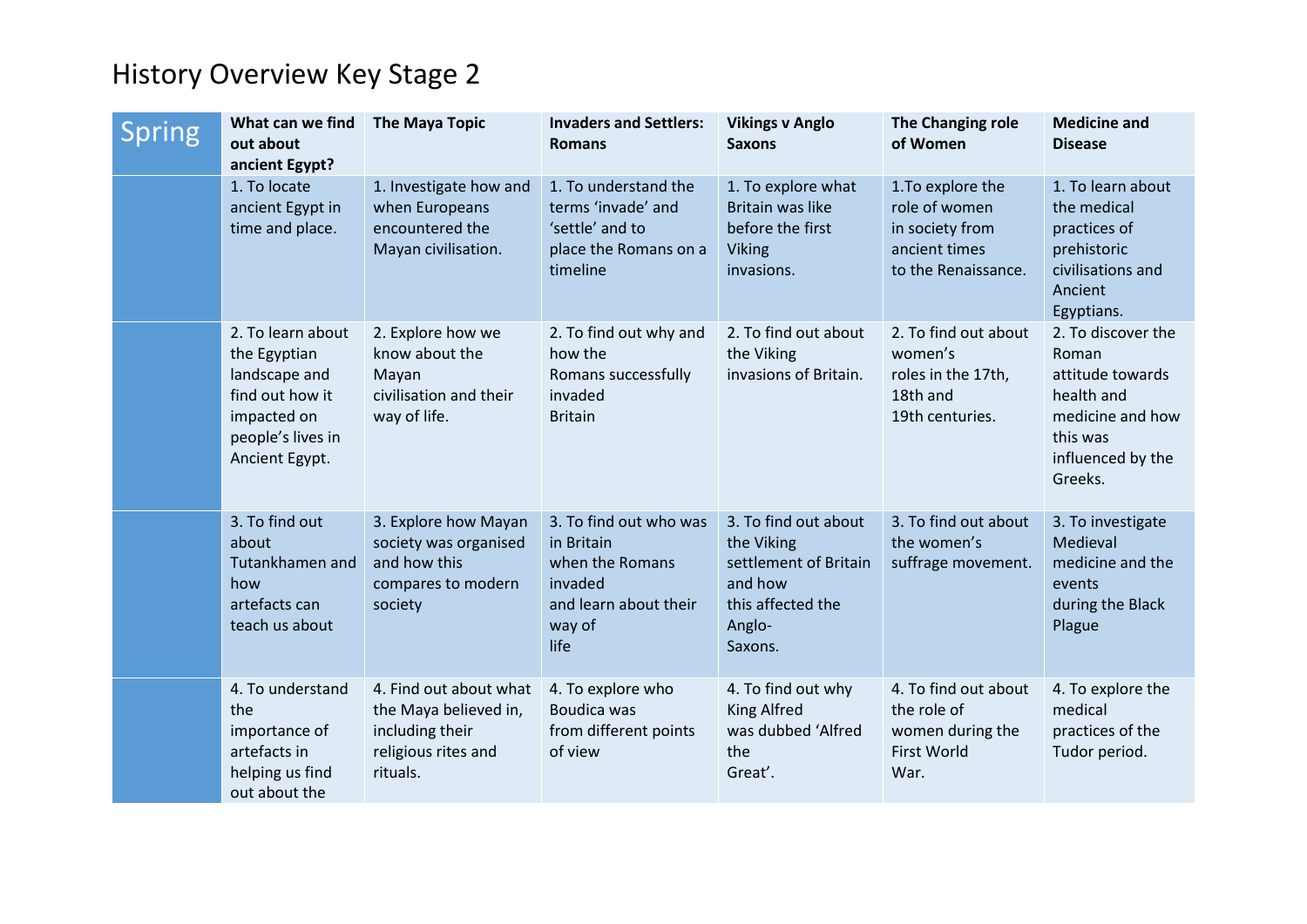|        | 5. To find out<br>about the way of<br>life in ancient<br>Egypt.    | 5. Use a variety of<br>sources to piece<br>together<br>what life was like for<br>the Maya.                                                              | 5. To find out about<br>the results<br>of Boudica's revolt   | 5. To explore what<br>life was like<br>for Vikings living in<br>Britain.                      | 5. To explore the<br>role of women<br>during the 1950s.                                                                      | 5. To research the<br>medical<br>advancements and<br>significant<br>people during the<br>Victorian<br>period. |
|--------|--------------------------------------------------------------------|---------------------------------------------------------------------------------------------------------------------------------------------------------|--------------------------------------------------------------|-----------------------------------------------------------------------------------------------|------------------------------------------------------------------------------------------------------------------------------|---------------------------------------------------------------------------------------------------------------|
|        | 6. To learn about<br>Egyptian<br>tombs, pyramids<br>and burial     | 6. Exploring the<br>achievements of the<br>Maya<br>including their number<br>systems and<br>calendar. including<br>their number systems<br>and calendar | 6. To find out about<br>life in Roman Britain                | 6. To find out how<br>and when<br>England became a<br>unified<br>country.                     | 6. To find out about<br>second wave<br>feminism during the<br>1960's and 1970's                                              | 6. To explore<br>medicine in the<br>20th and 21st<br>century.                                                 |
|        | 7. To recall, select<br>and organise<br>historical<br>information. | 7. Investigate the<br>reasons behind the<br>decline<br>of the Mayan<br>civilisation.                                                                    | 7. To know how the<br>Romans<br>have influenced our<br>lives | 7. To find out about<br>the end of<br>the Anglo-Saxon and<br><b>Viking</b><br>era in Britain. | 7. To evaluate the<br>changing<br>rights of women and<br>establish<br>whether or not we<br>have<br>gender equality<br>today. | 7. To recall<br>information about<br>the history of<br>disease and<br>medicine.                               |
|        |                                                                    |                                                                                                                                                         |                                                              |                                                                                               |                                                                                                                              |                                                                                                               |
| Summer | <b>The Tudors</b>                                                  | <b>Norman Conquest</b>                                                                                                                                  | <b>Anglo-Saxons, Picts</b><br>and Scots                      | <b>The Aztecs</b>                                                                             | <b>Leisure and</b><br><b>Entertainment</b>                                                                                   | World War 1                                                                                                   |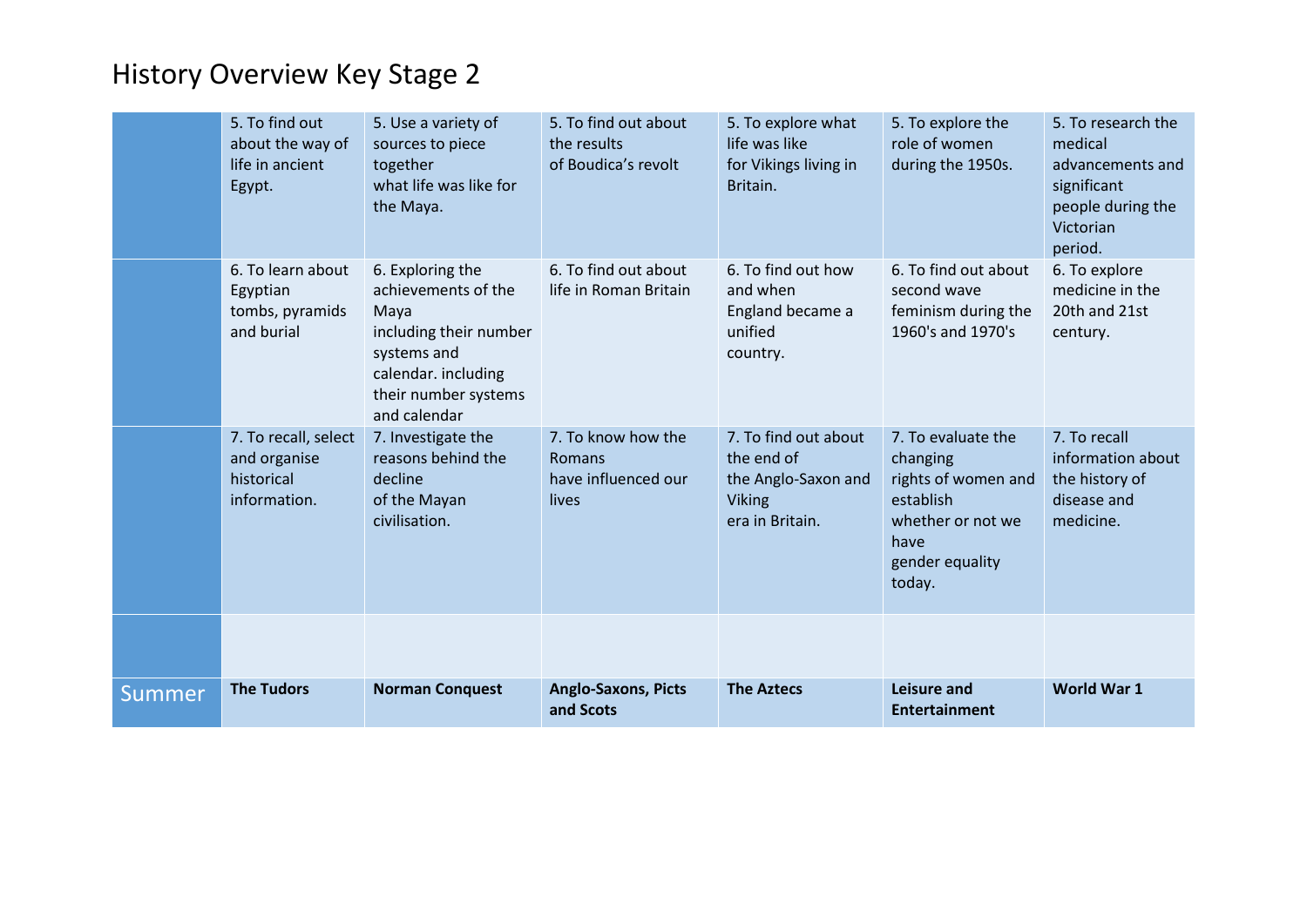| 1. To find out<br>who the Tudors<br>were and when<br>they lived.                                   | 1. To understand who<br>were the contenders<br>for the throne in 1066                            | 1. To study the<br>archaeological<br>evidence at Sutton<br>Hoo to ask and answer<br>questions.     | 1. To find out who<br>the Aztecs were and<br>when they lived                                 | 1. To find out about<br>leisure and<br>entertainment at<br>the start of<br>the 20th Century,<br>and<br>consider how these<br>pastimes<br>have changed.                             | 1. To investigate<br>elements that led<br>to the start of<br>World War          |
|----------------------------------------------------------------------------------------------------|--------------------------------------------------------------------------------------------------|----------------------------------------------------------------------------------------------------|----------------------------------------------------------------------------------------------|------------------------------------------------------------------------------------------------------------------------------------------------------------------------------------|---------------------------------------------------------------------------------|
| 2. To find out<br>what people<br>wore<br>in Tudor times.                                           | 2. To know about the<br><b>Battle of Stamford</b><br><b>Bridge and the Battle</b><br>of Hastings | 2. To find out who the<br>Anglo-<br>Saxons were and<br>where they<br>came from.                    | 2. To find out how<br>the Aztecs<br>built the city of<br>Tenochtitlan                        | 2. To consider how<br>leisure and<br>entertainment<br>activities were<br>affected during<br>World War<br>Two.                                                                      | 2. To investigate<br>what life was like<br>on the Western<br>Front.             |
| 3. To find out<br>what the Tudors<br>ate and which<br>foods were<br>available in Tudor<br>Britain. | 3. To understand<br>William's problems<br>after<br>the Battle of Hastings                        | 3. To find out who the<br>Picts and Scots were<br>and where they<br>lived.                         | 3. To investigate<br>how Aztec<br>society was<br>organised.                                  | 3. To consider how<br>trends in<br>leisure and<br>entertainment<br>were affected by<br>significant<br>events in national<br>and<br>international history<br>after<br>World War Two | 3. To explore the<br>advancements<br>of warfare that<br>occurred<br>during WWI. |
| 4. To investigate<br>crime and<br>punishment<br>during the Tudor<br>period.                        | 4. To find out about<br>Norman castles                                                           | 4. To be able to use<br>various<br>historical sources to<br>find out<br>about Anglo-Saxon<br>life. | 4. To find out what<br>the Aztecs<br>believed and how<br>this<br>impacted on their<br>lives. | 4. To consider ways<br>in which<br>music trends and<br>technology<br>have changed over<br>time.                                                                                    | 4. To explore the<br>involvement of<br>animals in WWI.                          |